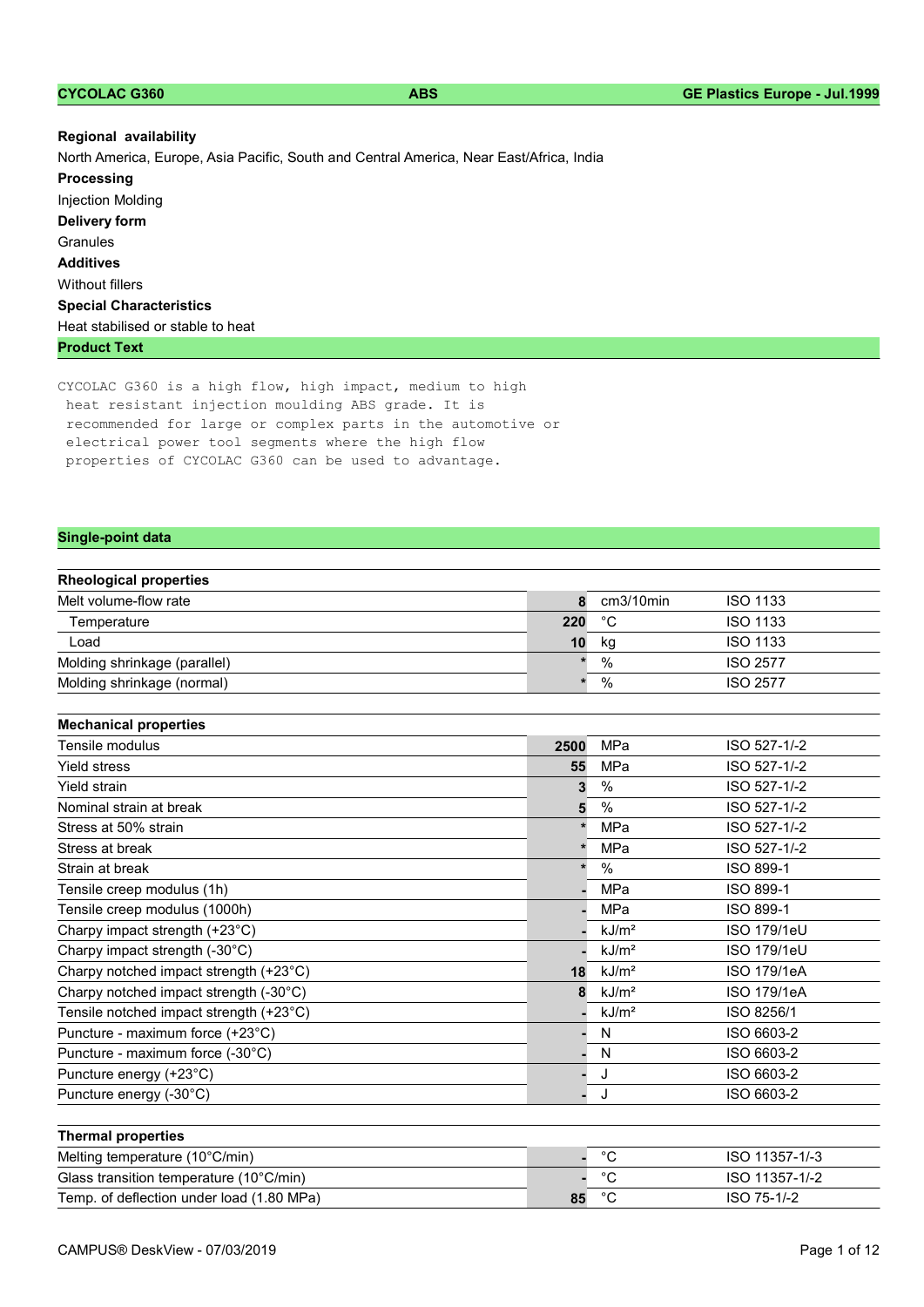## CYCOLAC G360, ABS, GE Plastics Europe - Jul.1999

| Temp. of deflection under load (0.45 MPa)   | 97           | $^{\circ}$ C                 | ISO 75-1/-2         |  |  |
|---------------------------------------------|--------------|------------------------------|---------------------|--|--|
| Temp. of deflection under load (8.00 MPa)   |              | $^{\circ}C$                  | ISO 75-1/-2         |  |  |
| Vicat softening temperature (50°C/h 50N)    | 104          | $^{\circ}C$                  | <b>ISO 306</b>      |  |  |
| Coeff.of linear therm. expansion (parallel) | 0.8          | $E-4$ /°C                    | ISO 11359-1/-2      |  |  |
| Coeff.of linear therm. expansion (normal)   | 0.8          | $E-4$ /°C                    | ISO 11359-1/-2      |  |  |
| Burning Behav. at 1.6mm nom. thickn.        | HB           | class                        | IEC 60695-11-10     |  |  |
| Thickness tested                            | 1.5          | mm                           | IEC 60695-11-10     |  |  |
| UL recognition                              | UL           | $\overline{a}$               |                     |  |  |
| Burning Behav. at thickness h               |              | class                        | IEC 60695-11-10     |  |  |
| Thickness tested                            |              | mm                           | IEC 60695-11-10     |  |  |
| UL recognition                              |              |                              |                     |  |  |
| Burning Behav. 5V at thickn. h              |              | class                        | IEC 60695-11-20     |  |  |
| Thickness tested                            |              | mm                           | IEC 60695-11-20     |  |  |
| UL recognition                              |              |                              |                     |  |  |
| Oxygen index                                | 20           | $\%$                         | ISO 4589-1/-2       |  |  |
| <b>Electrical properties</b>                |              |                              |                     |  |  |
| Relative permittivity (100Hz)               |              |                              | IEC 60250           |  |  |
| Relative permittivity (1 MHz)               | 2.7          |                              | IEC 60250           |  |  |
| Dissipation factor (100Hz)                  |              | $E-4$                        | IEC 60250           |  |  |
| Dissipation factor (1 MHz)                  | 140          | $E-4$                        | IEC 60250           |  |  |
| Volume resistivity                          | $>1E13$      | Ohm*m                        | IEC 60093           |  |  |
| Surface resistivity                         | $>$ 1 $E$ 15 | Ohm                          | IEC 60093           |  |  |
| Electric strength                           | 35           | kV/mm                        | IEC 60243-1         |  |  |
| Comparative tracking index                  | 550          | $\overline{\phantom{a}}$     | IEC 60112           |  |  |
|                                             |              |                              |                     |  |  |
| <b>Other properties</b>                     |              |                              |                     |  |  |
| Water absorption                            | 1            | $\%$                         | Similar to ISO 62   |  |  |
| Humidity absorption                         | 0.2          | %                            | Similar to ISO 62   |  |  |
| Density                                     | 1060         | kg/m3                        | <b>ISO 1183</b>     |  |  |
| <b>Material specific properties</b>         |              |                              |                     |  |  |
| Viscosity number                            |              | cm3/g                        | ISO 307, 1157, 1628 |  |  |
|                                             | $\star$      |                              | ISO 1872-1          |  |  |
| Indicative density (PE only)                |              | kg/m3                        |                     |  |  |
| <b>Test specimen production</b>             |              |                              |                     |  |  |
| Processing conditions acc. ISO              |              | $\qquad \qquad \blacksquare$ | $ISO - 2$           |  |  |
| Injection Molding, melt temperature         | 265          | $^{\circ}C$                  | <b>ISO 294</b>      |  |  |
| mold temperature                            | 60           | $^{\circ}C$                  | ISO 10724           |  |  |
| injection velocity                          |              | mm/s                         | <b>ISO 294</b>      |  |  |
| pressure at hold                            |              | MPa                          | <b>ISO 294</b>      |  |  |
| Compression Molding, molding temperature    |              | $^{\circ}C$                  | <b>ISO 293</b>      |  |  |
| cooling rate                                | $\star$      | K/min                        | <b>ISO 293</b>      |  |  |
| molding time                                |              | min                          | <b>ISO 293</b>      |  |  |
| demolding temperature                       | $\star$      | $^{\circ}C$                  | <b>ISO 293</b>      |  |  |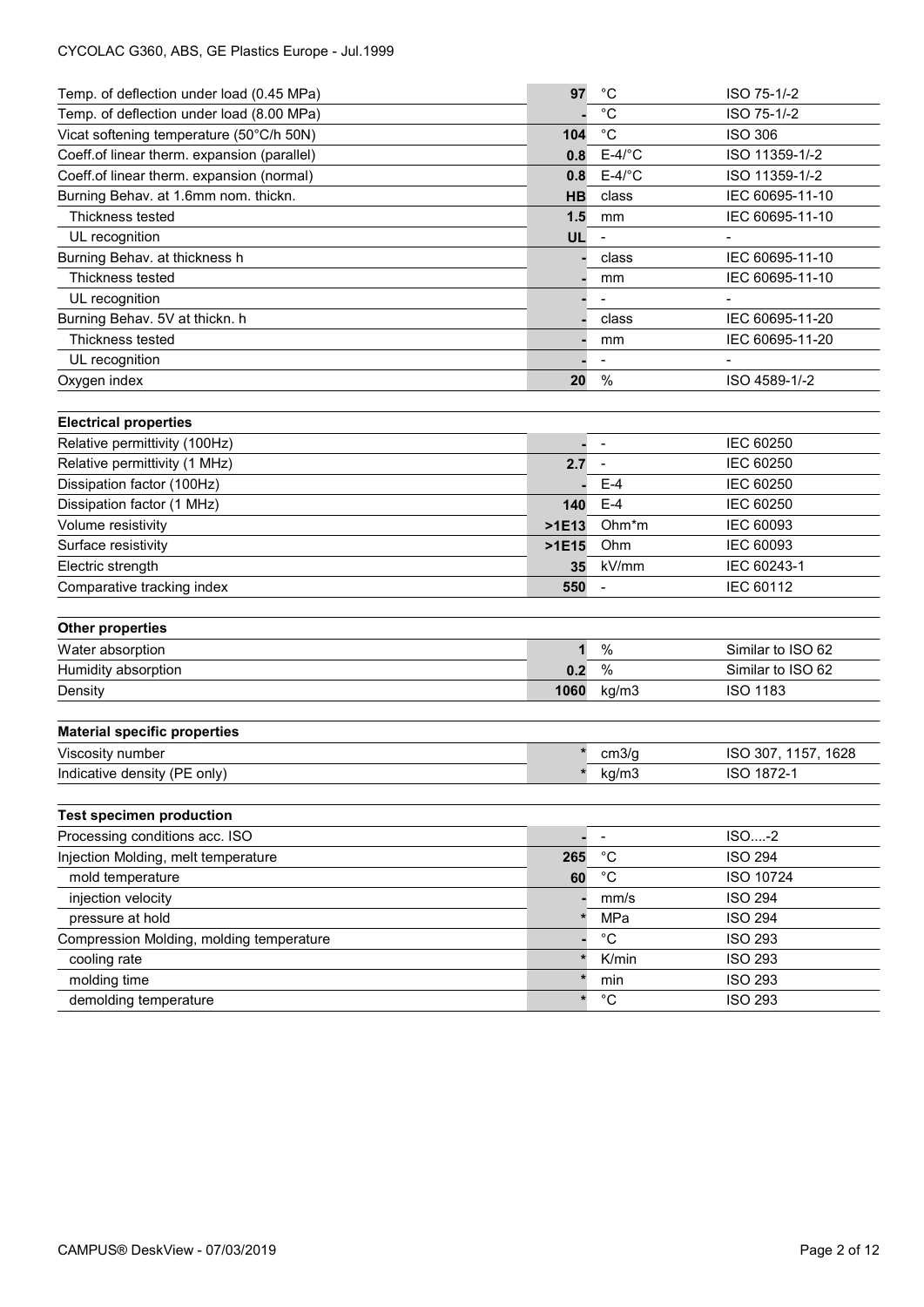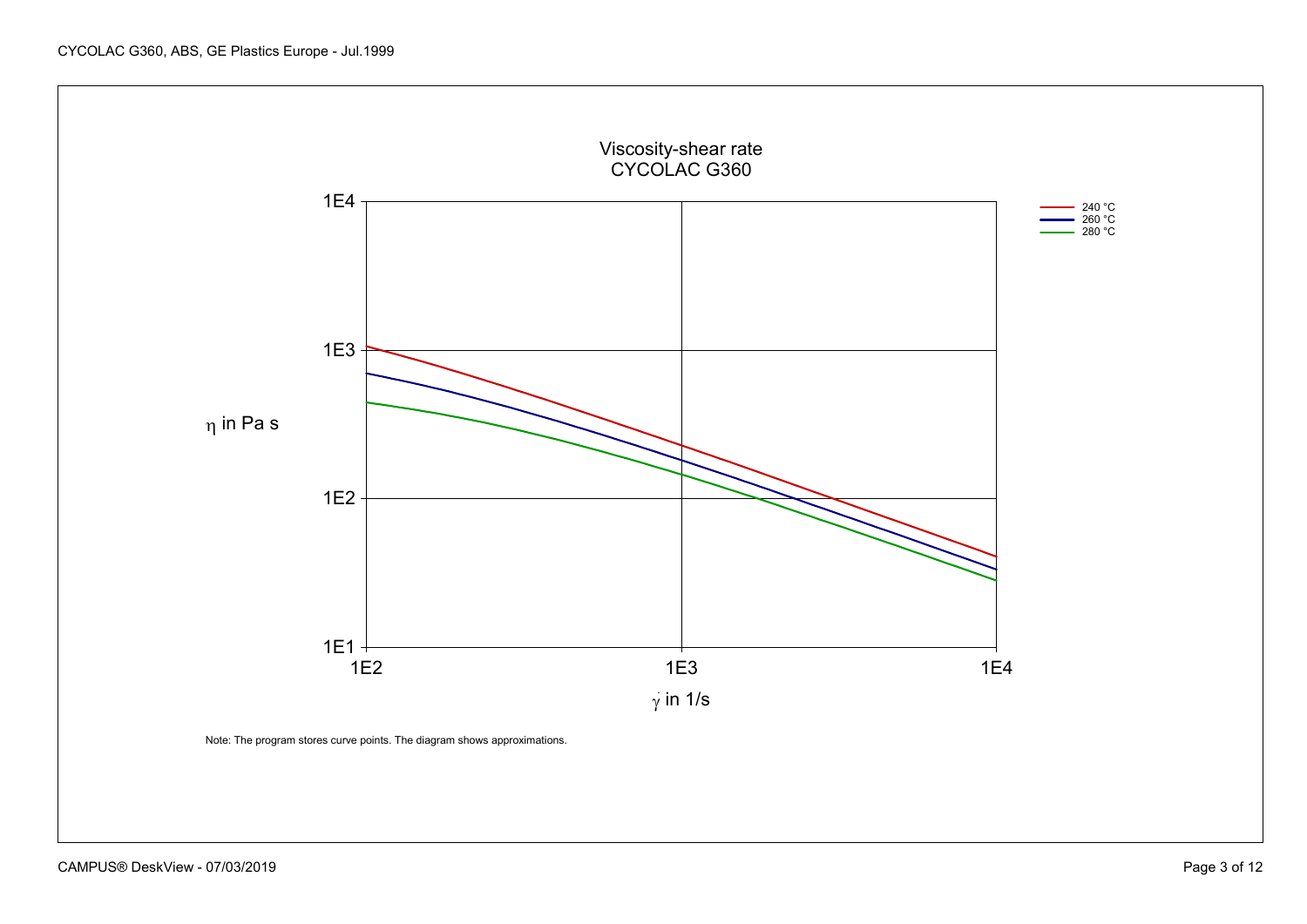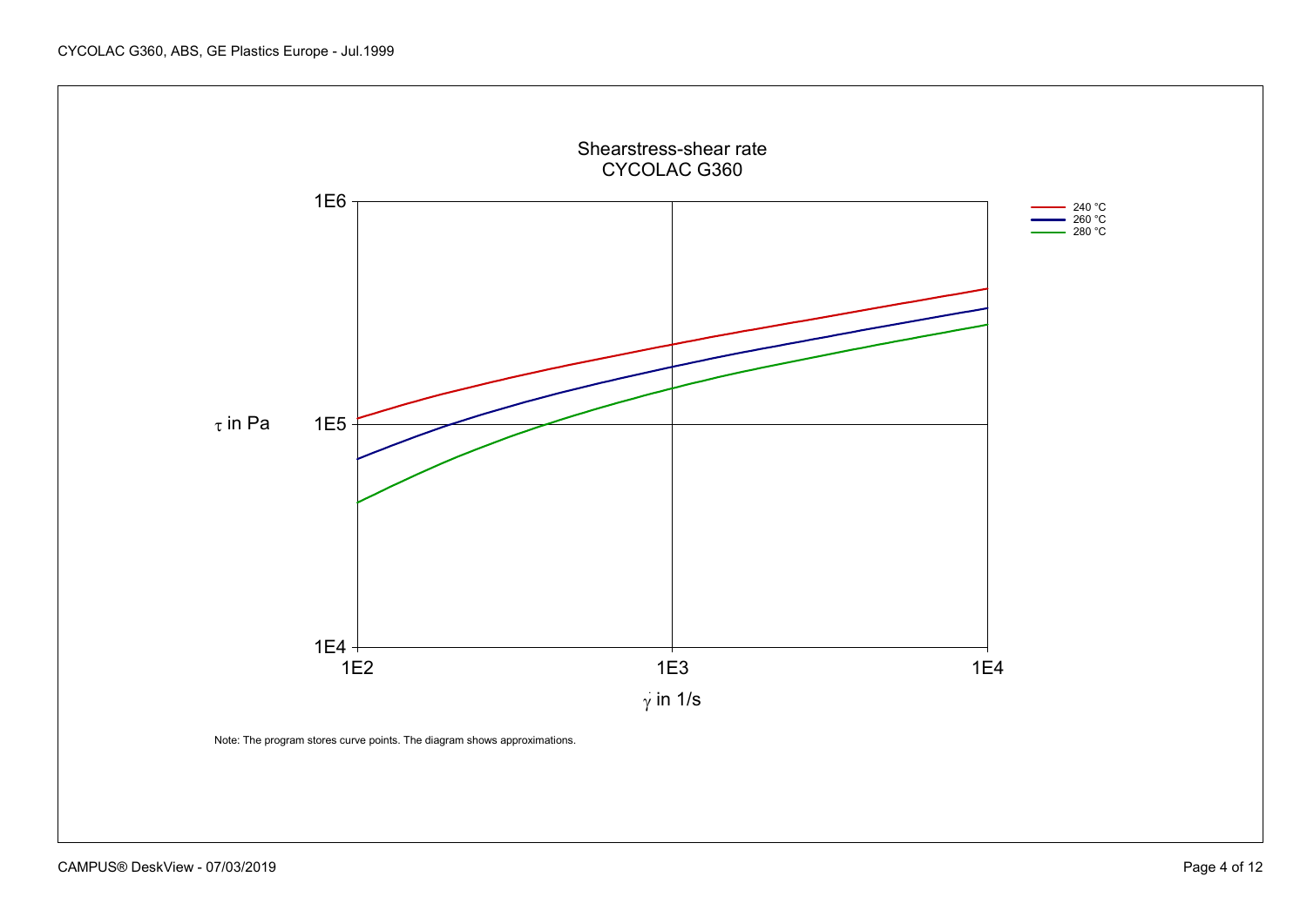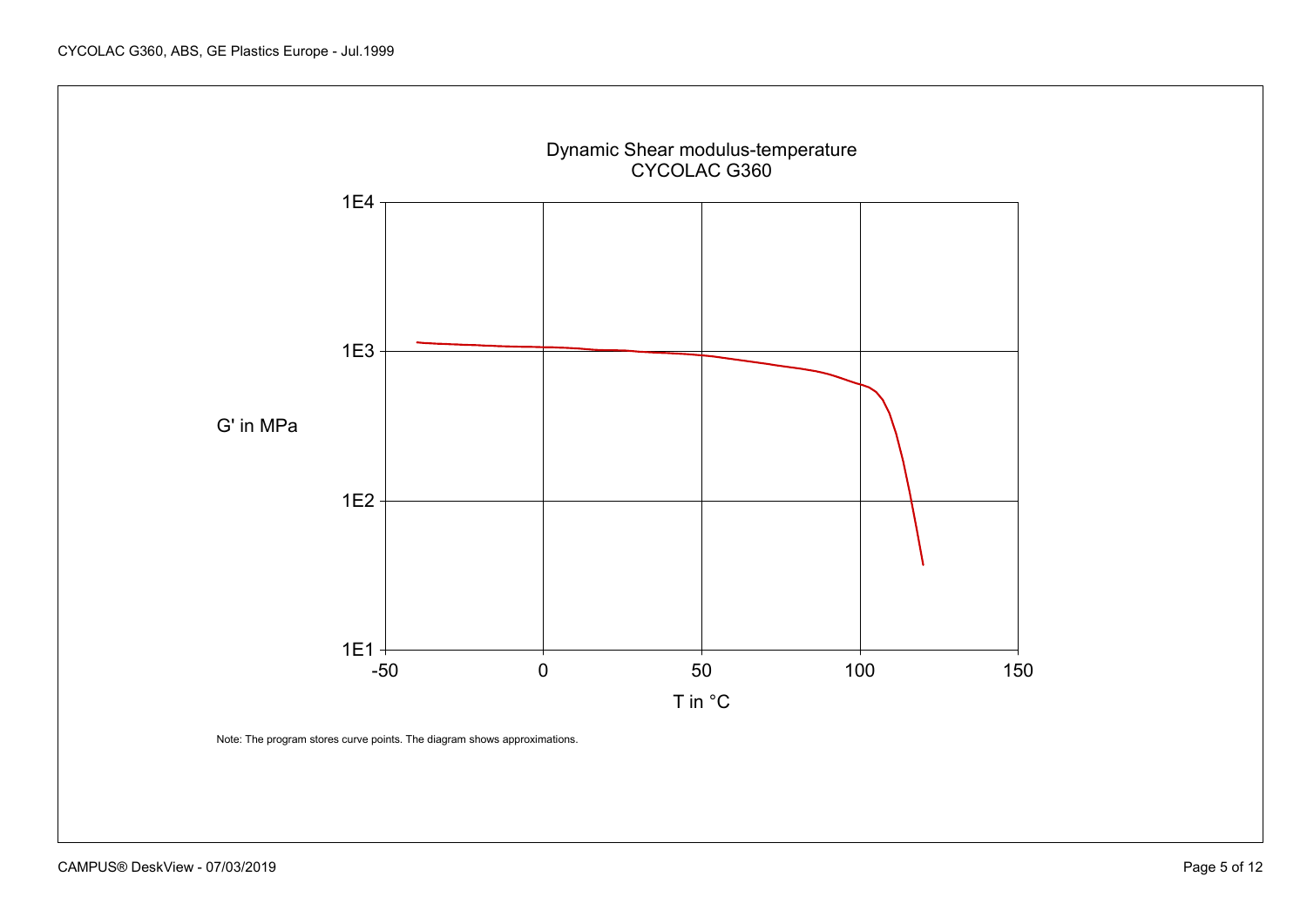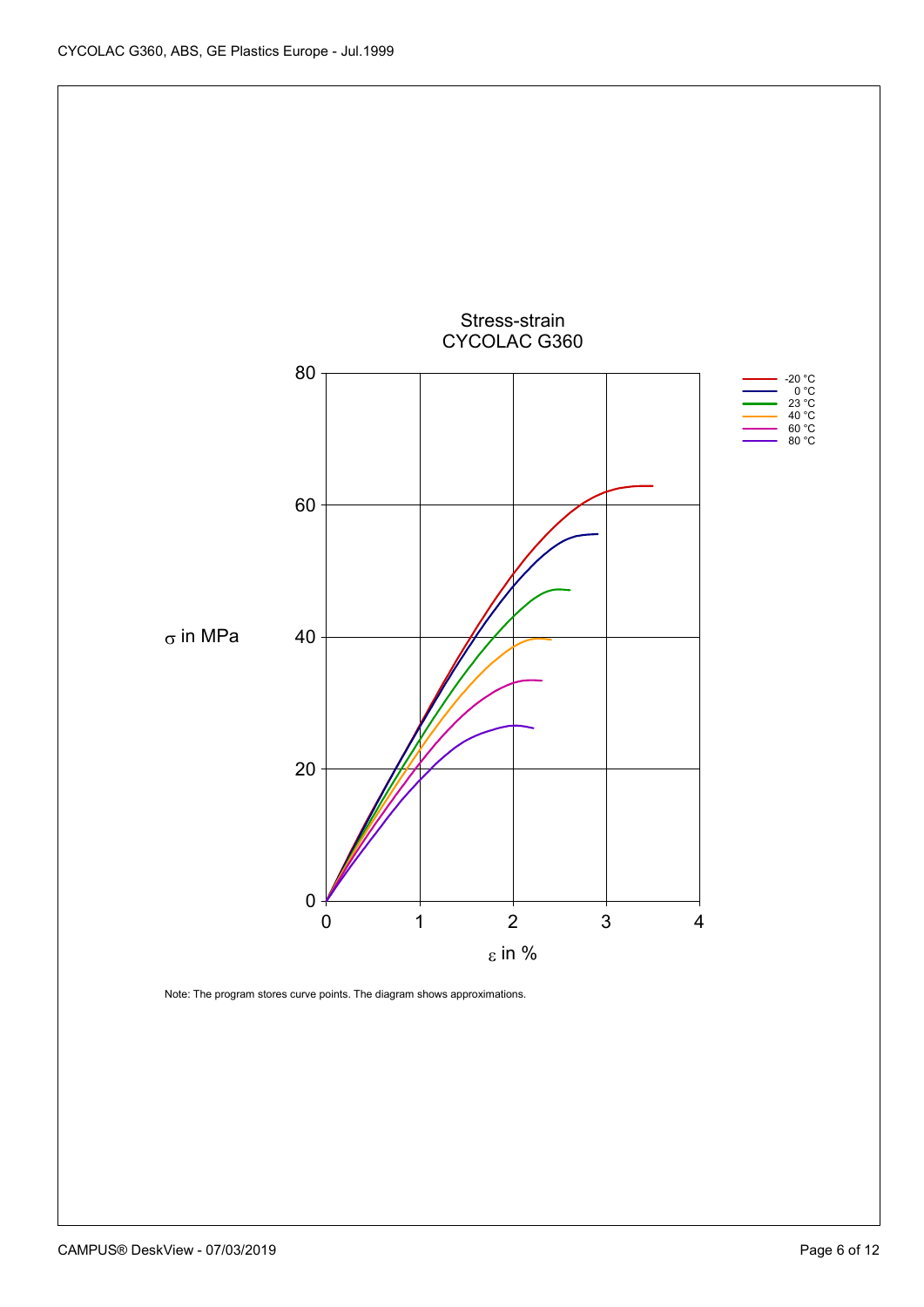

Note: The program stores curve points. The diagram shows approximations.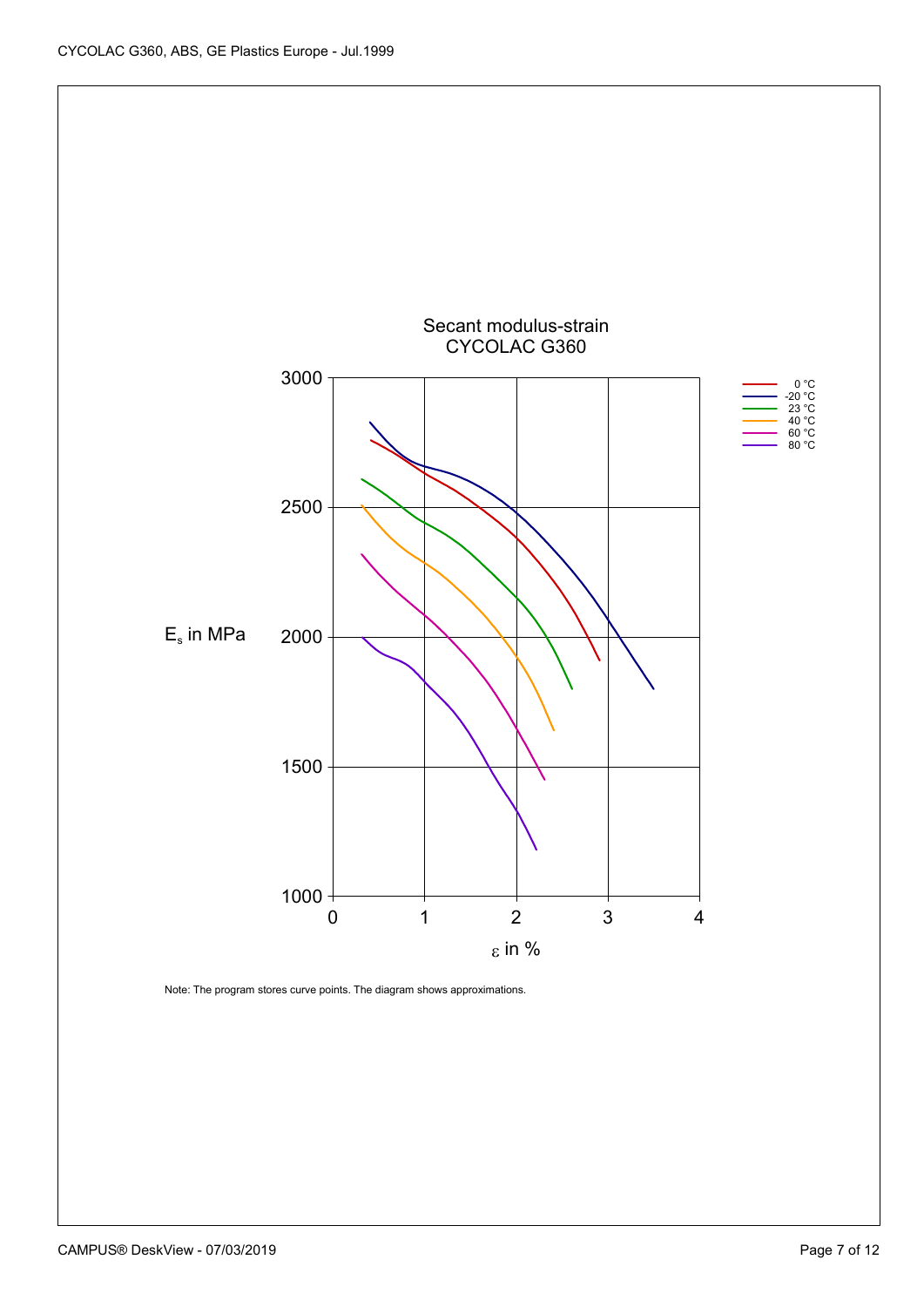

Note: The program stores curve points. The diagram shows approximations.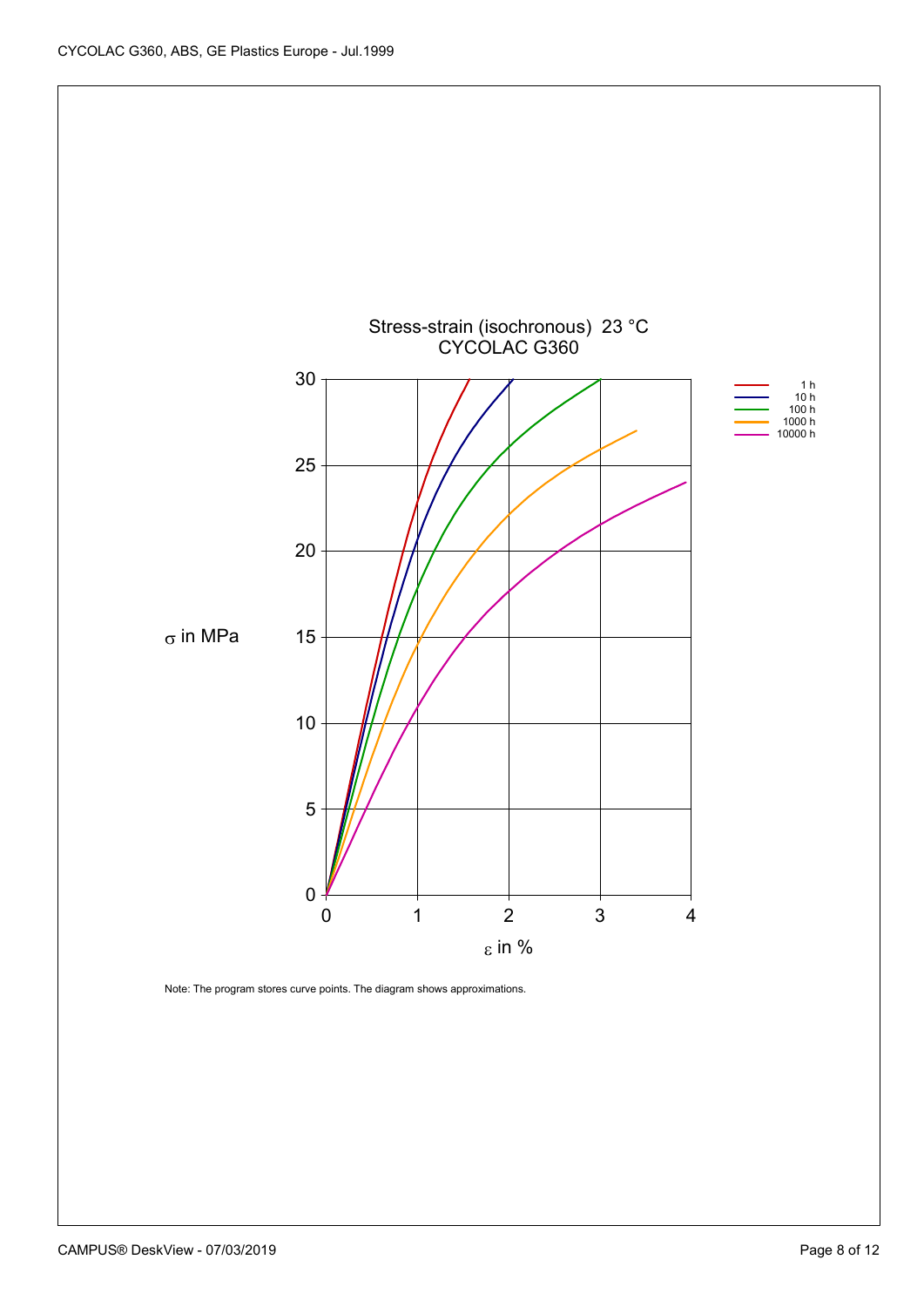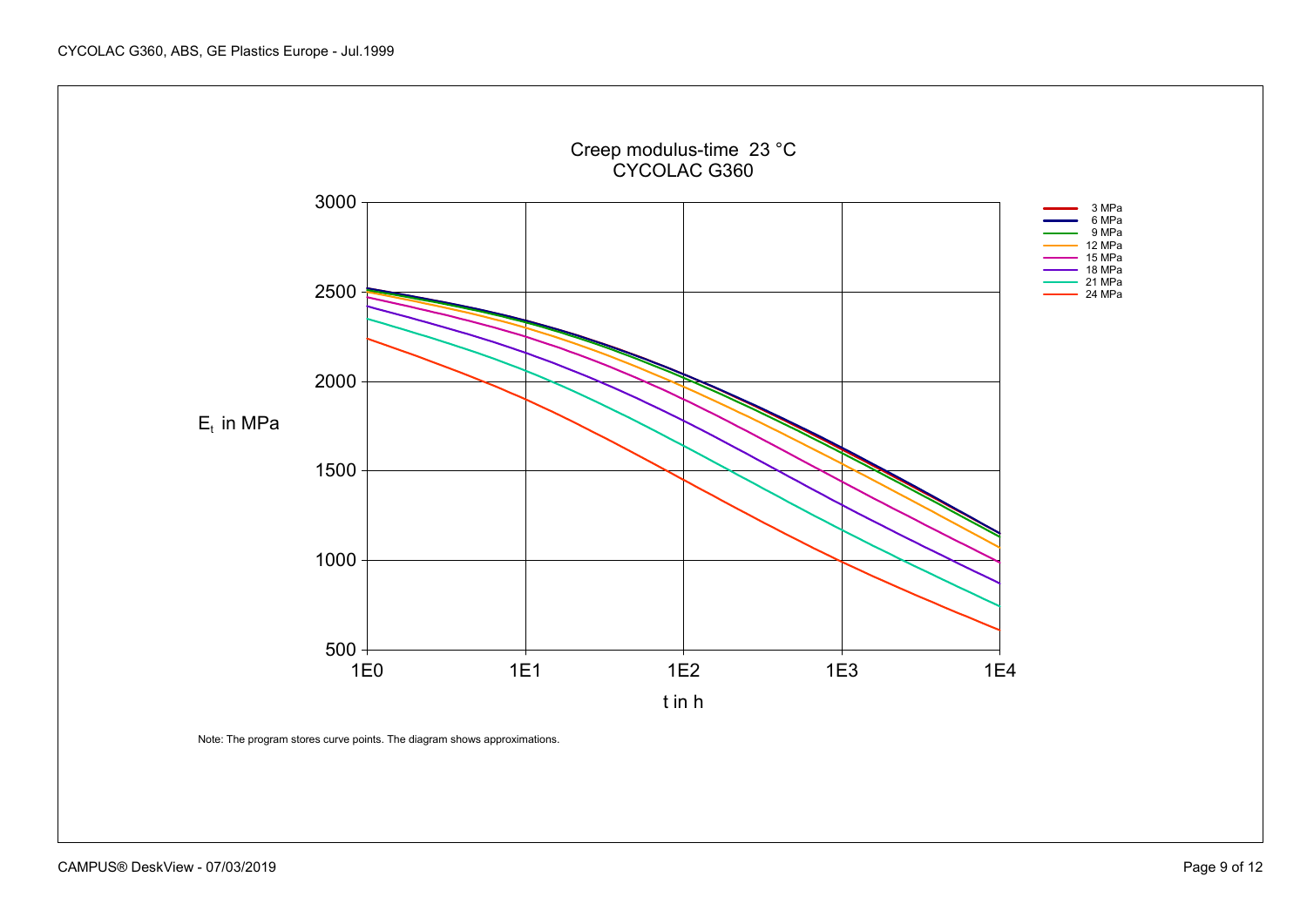![](_page_9_Figure_1.jpeg)

Note: The program stores curve points. The diagram shows approximations.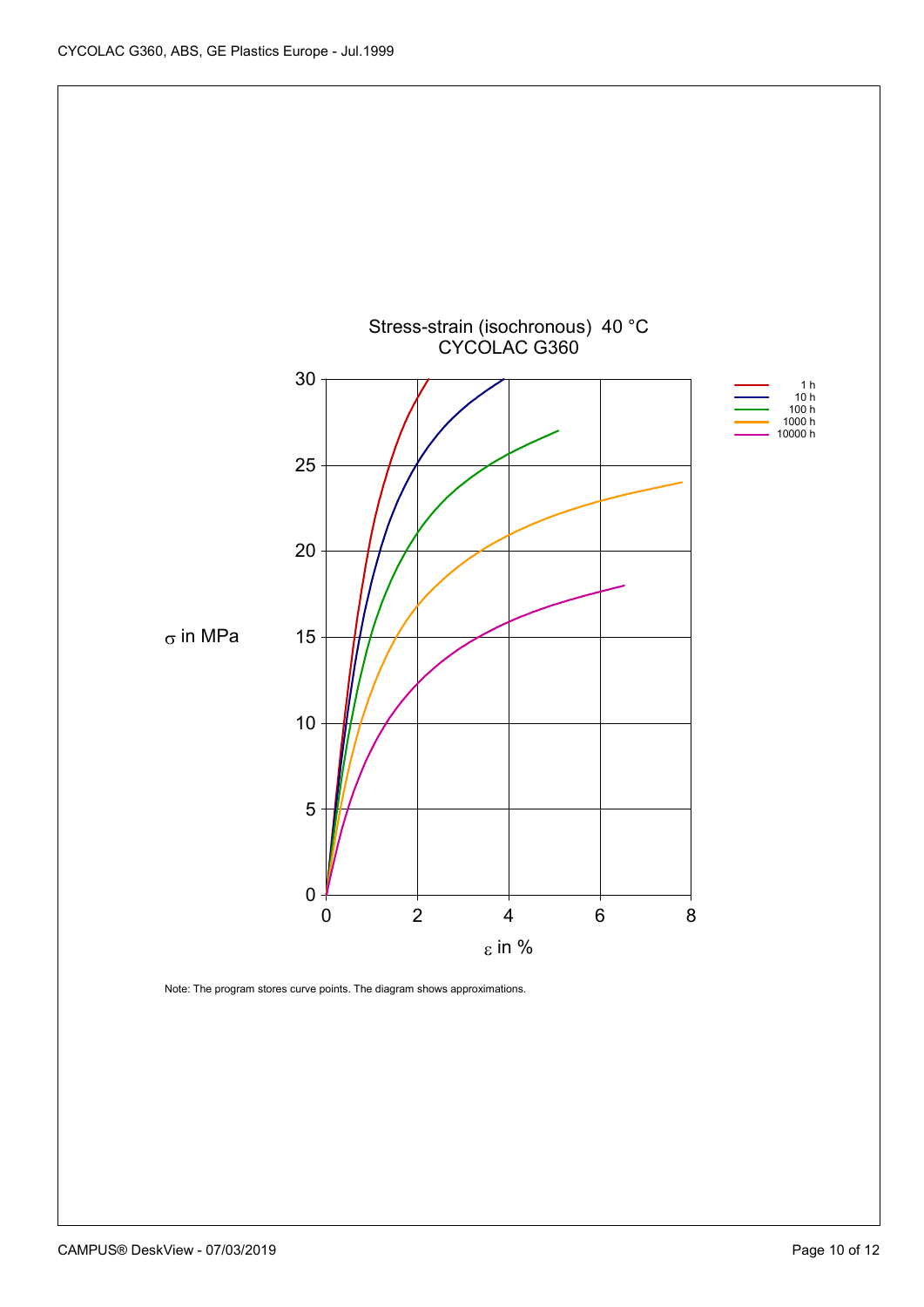![](_page_10_Figure_1.jpeg)